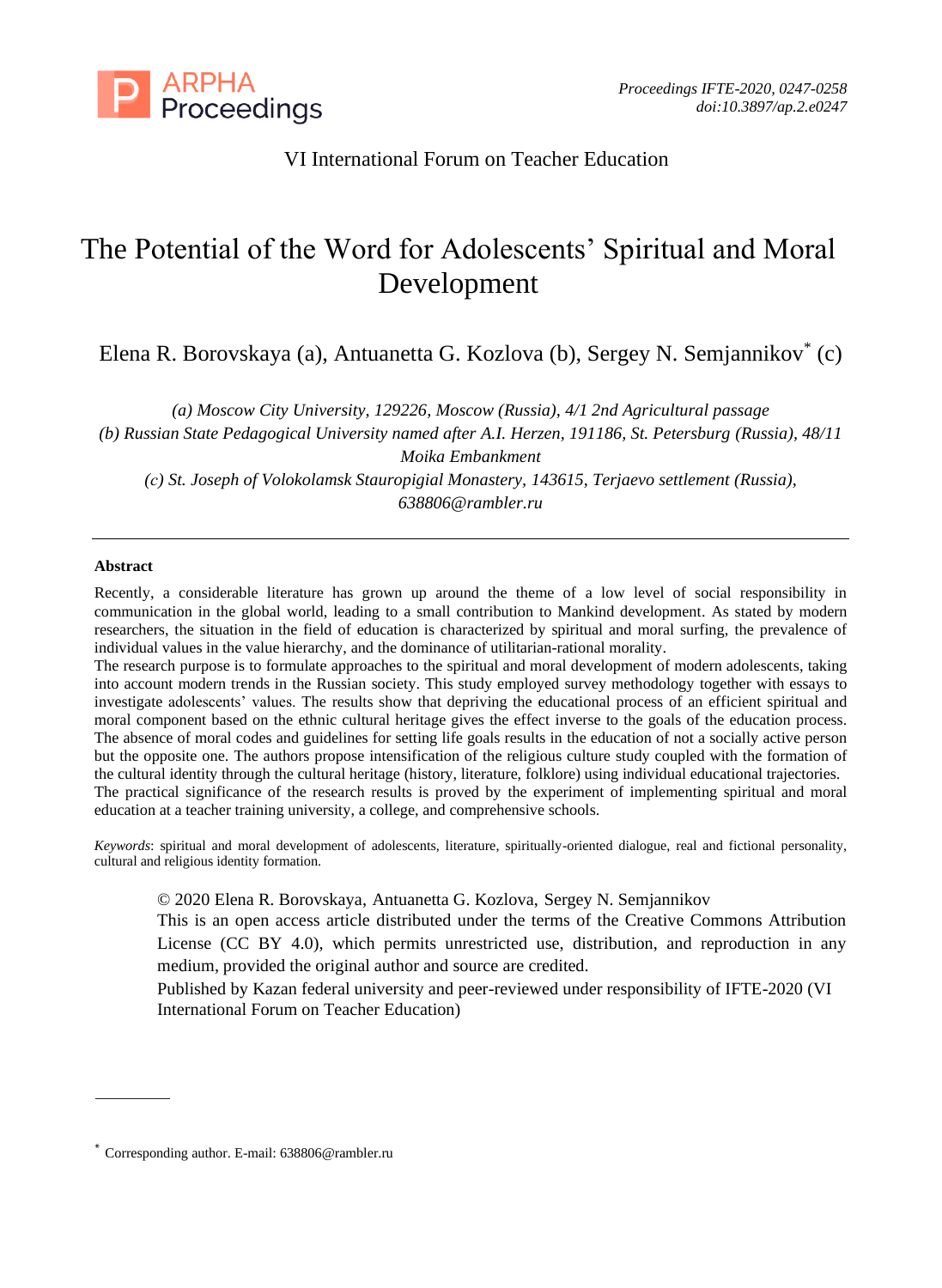#### **Introduction**

Tremendous possibilities of communication in the modern world and the process of globalization imply a high-level responsibility from everyone to contribute to the development of the Mankind. In reality, responsibility for what is said and done is gradually decreasing. One can get the impression of own invulnerability in the world of net-communication with extensive means for manipulating other people. Hiding behind a fictitious name, a person can live in the guise of not just one but several people playing with the consciousness and feelings of others.

It became possible to communicate under fictitious names in social networks both at the level of distance learning at universities and in journalism. Consequences of such communication can be various with different levels of severity of the deeds lying in relations to other people. That is why there is an urgent need to address the moral and ethic problems caused by modern communication trends. There is not only the feeling of permissiveness in impersonal communication without any limitation; the feeling of loneliness and depressive states of adolescents is generated escalating up to suicidal thoughts and an internal aggression outburst.

In this regard, the question of spiritual and moral guidance of modern adolescents and their support becomes one of the key issues which this research is set to address. The history of Mankind suggests that adolescent's family can be the necessary support. However, destruction of the traditional family foundations, sometimes hidden under the guise of tolerance, leads to the fact that the teenager does not find the sought support.

#### **Purpose and objectives of the study**

The purpose of the further practical research is to formulate approaches to the spiritual and moral development of modern adolescents, taking into account the trends of the modern Russia society.

#### **Literature review**

President of Russia (Putin, 2016) in his Address to the Federal Assembly emphasizes that "today, Russia is experiencing a lack of spirituality.  $(...)$  It is expressed in indifference to public affairs and takes on ugly, aggressive and defiant forms. (...) It is a threat to the security of the society". As noted by some modern researchers, the situation in the fields of education is characterized by a number of negative phenomena:

the "spiritual and moral surfing" (Semyannikov, 2017);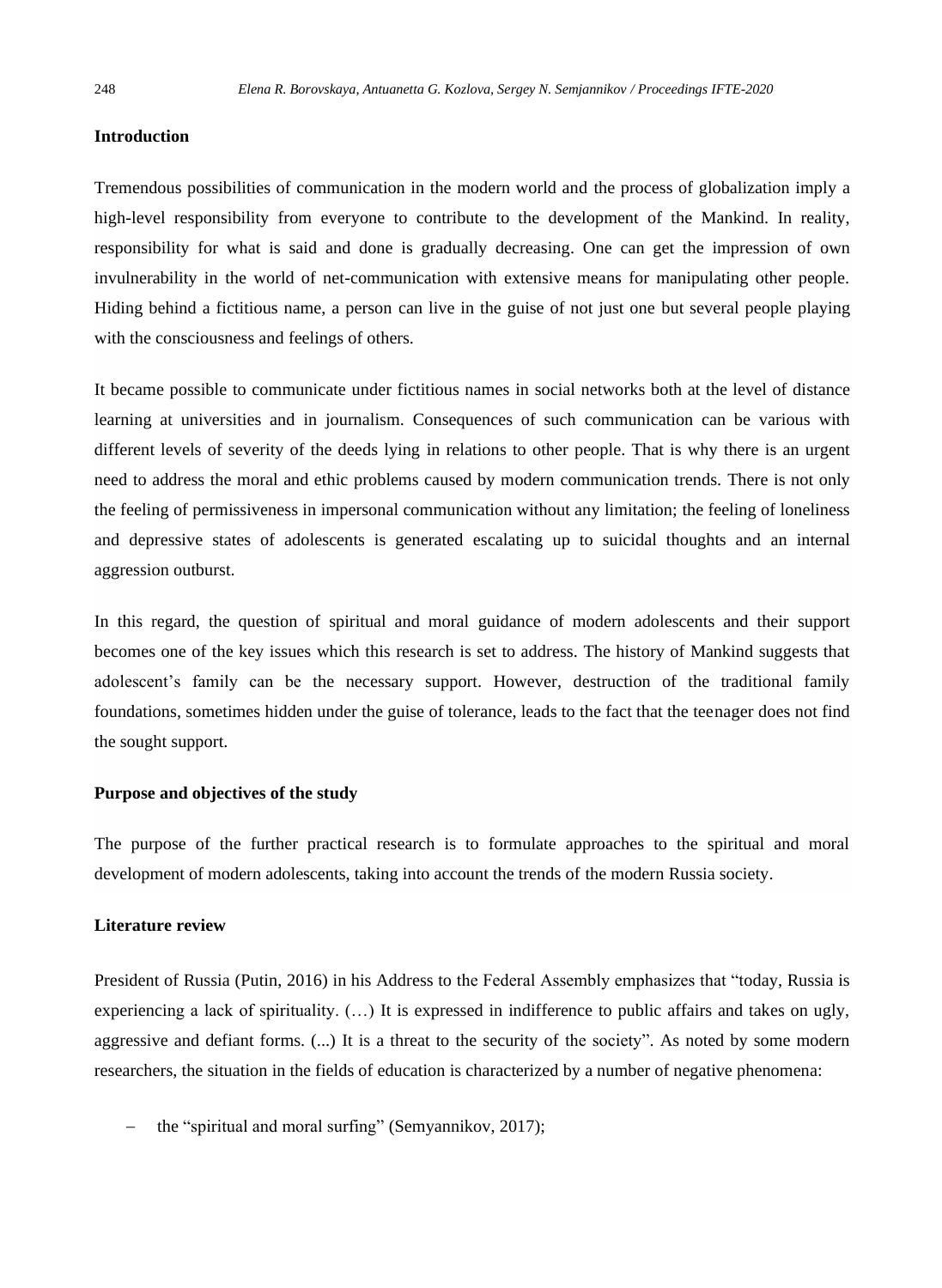- 
- the prevalence of "individual values in the value hierarchy" (Weber, 2011; Selcova, 2013);
- − "the dominance of utilitarian-rational morality" (Razarenova, 2004; Tlemeshok, 2015).

We believe that there is a special attitude to the word as the means of influencing the human soul not only in spiritual practices and in an appeal to sacred texts in different branches of faith. The concept of the word as the means of moral education was studied by Potebnya (1990) who advocated that the internal form of the word refers to the "image of the idea" (p. 53). Losev (1993) paid particular attention to the naming of objects. Following the ideas of Potebnya (1990), Mineralov (1999) focused on the modern literary criticism in his "Theory of literary art". The scholars also underline an important role of teachers in educating adolescents through literary works.

Mineralova (2014) believes that at any level of education, teachers should be guided by works of Likhachev (2018) who highlights the importance of the spiritual and moral impact of the word. In her work "The Eucharistic resource of Russian culture, manifested by artistic literature and painting", Mineralova (2014) notes:

"The definition of the essence of creativity as the process illuminated by the spiritual eminence of Truth is more accurate. (...) Comprehension of the Great Sacrifice of the Savior takes place through the Liturgy (common action), and it cannot be other than the Eucharistic. This is the path of a "broken heart" penitence that destroys the barriers of human sins between Man and God" (Mineralova, 2014, p.149).

The importance of an appeal to a special vital function of the word, as well as to the category of dreams that are important today, and the experience of repentance with a broken heart is evident in this quote. Apparently, this is a special key to reading, understanding, and discussing literature of art.

#### **Methodology**

The research methods used in this research were theoretical (the definition of the main concepts based on the analysis of psychological, pedagogical, methodological, theological and literary sources), empirical (survey and essays). Surveys and essays were anonymous. Consents were collected from the research participants. Research participants were from Moscow, St. Petersburg, Novosibirsk, Voronezh and other regions of Russia. The anonymous survey was carried out through the resource [http://podrostki.today/,](http://podrostki.today/) and analyzed with the help of the resource [https://anketolog.ru/.](https://anketolog.ru/) Quantitative data were analyzed statistically. Qualitative data were coded and systematically analyzed.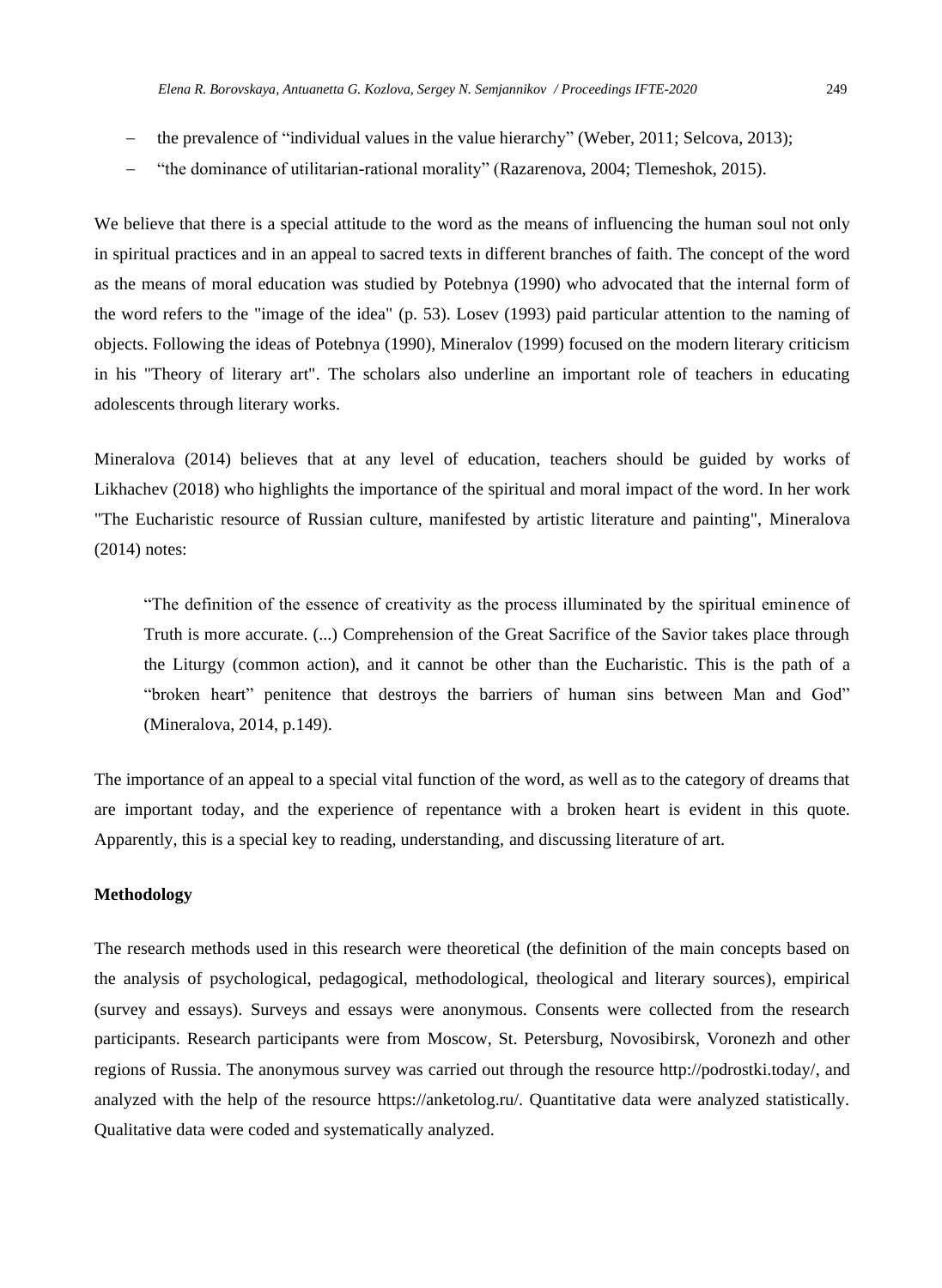The research was longitudinal. In 2014-2015, there were 4000 participants with the average age of 13.5 years. In 2018-2019, 760 respondents took part in the research. In 2019-2020, an additional survey among students of Moscow schools (grades 4-6, and grade 10) was conducted to identify the main spiritual guidelines. Gender composition – 25.6% of males and 74.4% of females, the average age was 21.1years.

## **Results**

The research results in the Tables 1, 2 indicate attitudes to lies in different communicative situations, and double standards in relations.

| Table 1. Attitude to lies of modern schoolchildren and students |  |
|-----------------------------------------------------------------|--|
|-----------------------------------------------------------------|--|

| What is your attitude to lies (deceit)? (Single choice)                                                              |                   |             |  |  |
|----------------------------------------------------------------------------------------------------------------------|-------------------|-------------|--|--|
|                                                                                                                      | Schoolchildren, % | Students, % |  |  |
| Definitely negative.                                                                                                 | 37,8              | 33          |  |  |
| Negatively, but there are so many lies that there is no strength to<br>resist it.                                    | 19.9              | 19.8        |  |  |
| Lying in our lives is appropriate but you need to use it mindfully.                                                  | 27,5              | 36,0        |  |  |
| Lying is certainly useful because it helps to hide your true<br>intentions from others. Why should others know them? | 3.3               | 2,4         |  |  |
| I do not want to answer this question.                                                                               | 11.5              | 8.8         |  |  |

The figures Tables 1, 2 indicate the degree of aggressiveness and intolerance towards others, and show an encouraging attitude to this quality towards oneself. The results of the survey demonstrate not only a high level of aggressiveness but also the growing egoism of adolescents.

Table 2. The degree of aggressiveness of the modern youth

| What will you do if you are deceived? (Single choice)               |                  |            |  |  |
|---------------------------------------------------------------------|------------------|------------|--|--|
|                                                                     | Schoolchildren % | Students % |  |  |
| I will forgive, although it hurts me.                               | 33,6             | 26         |  |  |
| Most likely, I will forgive if this deception does not harm me.     | 27,3             | 37,5       |  |  |
| If this lie does not concern me then, I will forgive: I do not care |                  |            |  |  |
| about it. But if it concerns me then, I will avenge cheating and    |                  |            |  |  |
| deceiving.                                                          | 7,1              | 5,9        |  |  |
| If someone deceives me I will do my best for him to regret about    |                  |            |  |  |
| their lies.                                                         | 8.8              |            |  |  |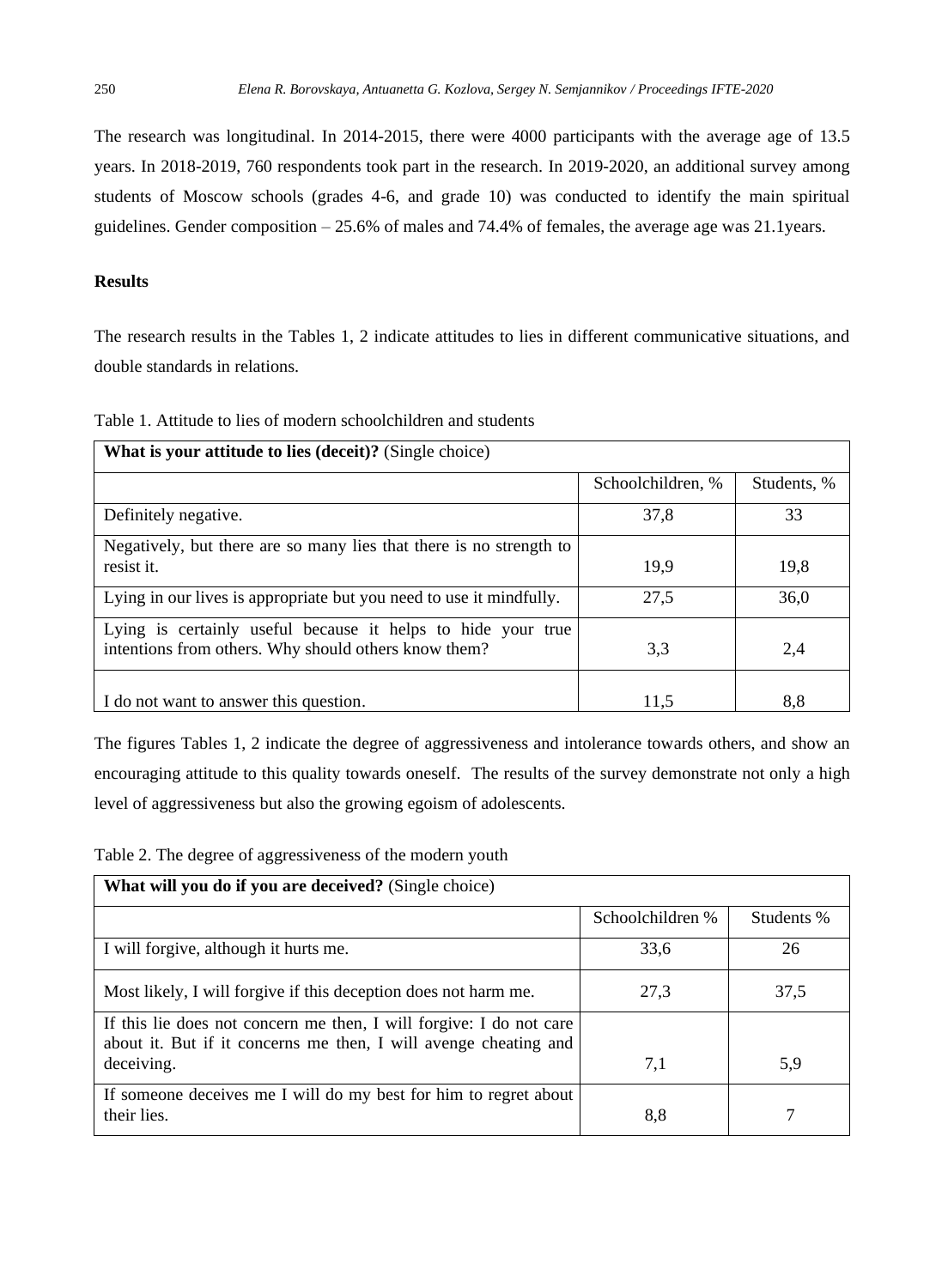| I am lying myself, I am deceived so I am used to it; I do not care<br>about all this. |    | 3.5 |
|---------------------------------------------------------------------------------------|----|-----|
| I do not want to answer this question.                                                | 19 |     |

The problem of spiritual and moral degradation of modern youth clearly arises reflecting the processes in the education system and society as a whole, indicating the absence of an adequate process of spiritual and moral development.

#### **Discussions**

The comparison of different educational institutions' results in the survey leads to a conclusion that depriving the educational process of an efficient spiritual and moral component based on the ethnic cultural heritage gives the effect opposite to the goals of the process, i.e. the absence of creative guidelines for the life goals. Andersen (2013) underlines that educators teach and raise not a socially significant active person but the very opposite,"Homo intellectus", who is active only for the sake of own good in "personal 'ice game of reasons' contrasting the cold of reasons with the fire of feelings in the heart alive" (p.115).

Avoiding responsibility with the impersonality of an "avatar" is akin to suicide in its hopeless darkness. Abstracted from the morality of society, a person is creating own system of spirituality, allowing to be at the head of the system and serving own ego. It is the source of deceit and aggression as a reflection of the desire to evade responsibility through self-justification. In the world of the "avatar", created in the information network, there are laws and people that seem to be subject to a particular person, which creates every opportunity to feel like a master of life – a demiurge, even if this word is unknown to that person.

Considering that, a Russian philosopher Ilyin (1993) in his work "Axioms of Religious Experience" states that "every religious belief and doing is based on a special religious experience" (Ilyin, 1993, p. 34). This means that the experience acquired by a person in cyberspace also becomes a kind of "religious experience". "The life of a man corresponds to his faith ... precisely because he loves it and believes in it" (Ilyin, 2012, p.21). Ilyin (2012) in many of his works constantly notes that folk culture is linked inextricably with spiritual beliefs, religious experience as they are the foundation of culture. In the twentyfirst century, modern scholars of axiology advocate for this equitable statement. For example, Lukyanov (2015) in his work "Russian Religious Axiology", claims folklore and Russian art as the basis of mentality. He states that "the origins of the valuable understanding of Russian people can be found both in mythology and folklore of Ancient Russia, as well as in manuscripts of Old Russian writing, in chronicles and hagiography, in the architecture of churches, in icons, etc. Assimilation with the culture of antiquity, as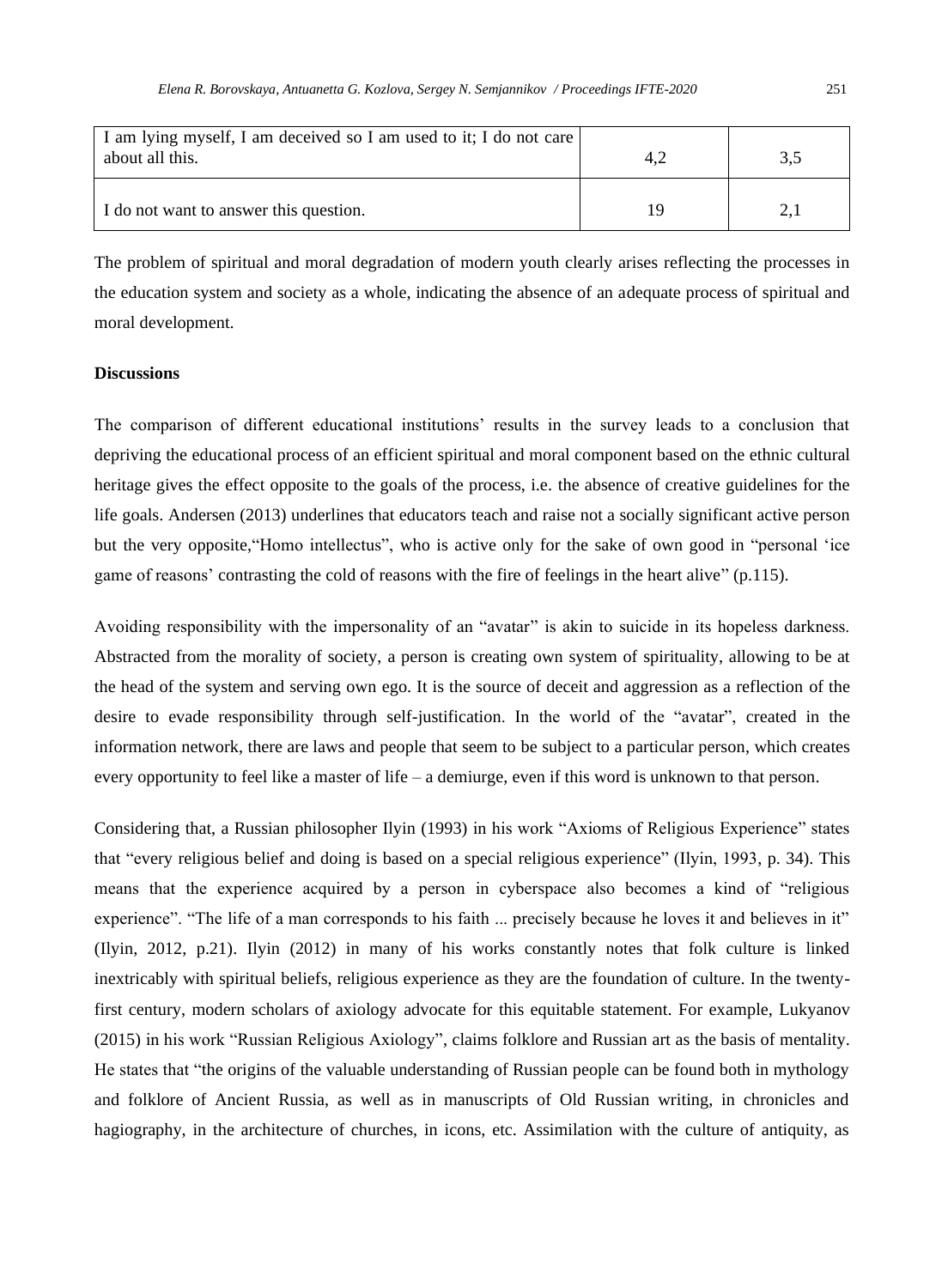well as the culture of Byzantium, played an important role in the formation of a valuable worldview" (p.159).

Therefore, it is necessary both to find appropriate and relevant materials that can affect modern teenagers, and propose approaches to their application so that the "eucharistic resource" (Mineralova, 2014, p.56) contained in art – and primarily verbal art – is properly implemented in the work with teenagers.

As a solution to this problem, the authors propose the intensification of the study of religious culture, coupled with the formation of cultural identity and cultural heritage (history, literature, ethics, folklore, and etc.).

Culture is a manifestation of the philosophy of any society. It forms and translates through times the worldview, traditions, ideals, value system of members of the society. Religious beliefs as an expression of the worldview are also formed by the culture of a particular society: Christianity of Italy and Byzantium, Byzantium and Moscow, "the Third Rome"; the national cultural and ethnic component invariably plays a fundamental role in all areas of life of an ethnic group. The culture of "Islamic range" – of Persia and Syria, Turkey and Islamized Egypt – is no less indicative from these positions in historical retrospective. Everywhere, regardless of religious beliefs, cultural, moral and religious foundations were formed and expressed by means of the word (Lukyanov, 2015).

The word as the main source of communication is not only a manifestation of the inner world of the individual but also a powerful source depending on its connotation. The word is an instrument of any dialogue and the process that makes full communication of two or more personalities possible (Florenskaya, 2009). The works of Florenskaya (2009) and a number of other researchers together with all religious views, unequivocally affirm not only the power of the word but also the sacralization of this phenomenon:

- − "In the beginning was the Word, and the Word was with God, and the Word was God" (John 1: 1)" – the first line of the prologue of the Gospel according to St. John, telling about the eternal ("dominant") existence of the second Person (Hypostasis) of the Holy Trinity – God the Son, the Divine Word (Logos). "The first verse of the Gospel of John indicates the eternal, uncreated being of the Divine Word, existing regardless of the world created "through Him" (John 1: 3), on His Divine dignity and on His relation to God the Father" (The Holy Bible…).
- − "The faithful spirit descended with him. On your heart, so that you became one of the prophets. In Arabic, pure and clear" (Coran 26: 193-194).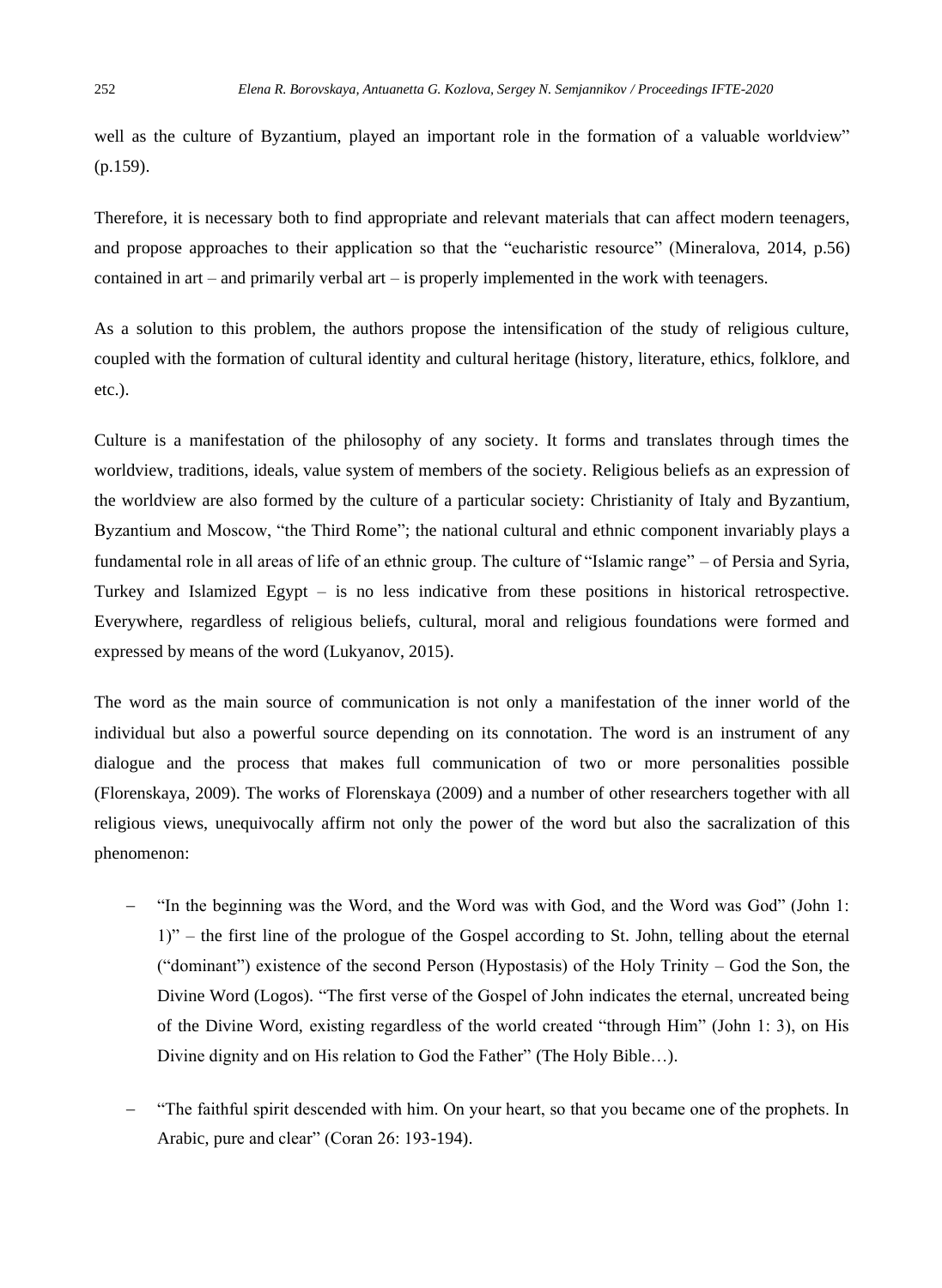An impersonal (avatar) communication imposes irresponsibility and permissiveness of a spiritually and morally weak personality, contributes to the development of a negative potential, already acquired from the environment. In comparison, we cite the popular expression "face to face" which bears an epic-heroic semantic content that reveals the truth in a person. An escape from the truth into the "avatar world" is a transition into loneliness, into the world of one's own illusions inspired by pride and egoism. This problem is especially acute in family relations, inherently pure and frank.

Ivashchenko (2008) writes that "the formation of the value system in the process of individual development occurs with internalizing the values of large and small social groups and turning them into sources of individual motivation, along with genetically earlier acquired individual needs" (Ivashchenko, 2008, p.35- 36). Choosing these values, it is important to determine their source to look for, meaning them becoming "his own" for any student. Talking about the formation of cultural identity, Likhachev (2018) represents a wide range of sources; cultural "identity should not be formed by developing and introducing new cultural values for society but by a painstaking collection of values that already exist in its culture, no matter how exotic they may seem at a first glance" (Likhachev, 2018, p.15).

In search of pedagogically valuable material, we turned to the songs, included in teenagers' reading.

An unexpected introduction may be working with a natural history book – a sketch by Vitali Bianchi "Who sings what?" (Bianchi, 1950). It begins with the words "Do you hear what kind of music rattles in the forest? Listening to it, you might think that all animals, birds and insects were born to be singers and musicians. Maybe that is true: everyone loves music, and everyone wants to sing, but not everyone has vocals. Listen to voiceless people, what they sing and how." Then the author talks about Bittern, Frog, Bug, Locust, and Snipe, their names are capitalized as if they were characters from a book on nature for children, where they talk, their thought process is verbalized on the pages of the book. You can limit your attention to the natural-scientific component of the text, or set yourself the task of working in spiritual and moral terms, and then this essay provides excellent material for your psychological training by acting a part in the forest life, according to your abilities, making you a unique creature. You may recall the Eucharistic resource of literature. At the Orthodox school, quite naturally, the words "Every breath may praise the Lord" were sounded as the main idea of the work. Moreover, one jewelry company designated a series of pendants for children in the form of a teddy bear, piglet, squirrel and other animals with these words of the Psalm.

The interpretation of the Psalm 150 emphasizes the possibility of applying this line to indicate the main idea of the essay: "For the prophecy preaches salvation to the Gentiles, and the end of the prophecy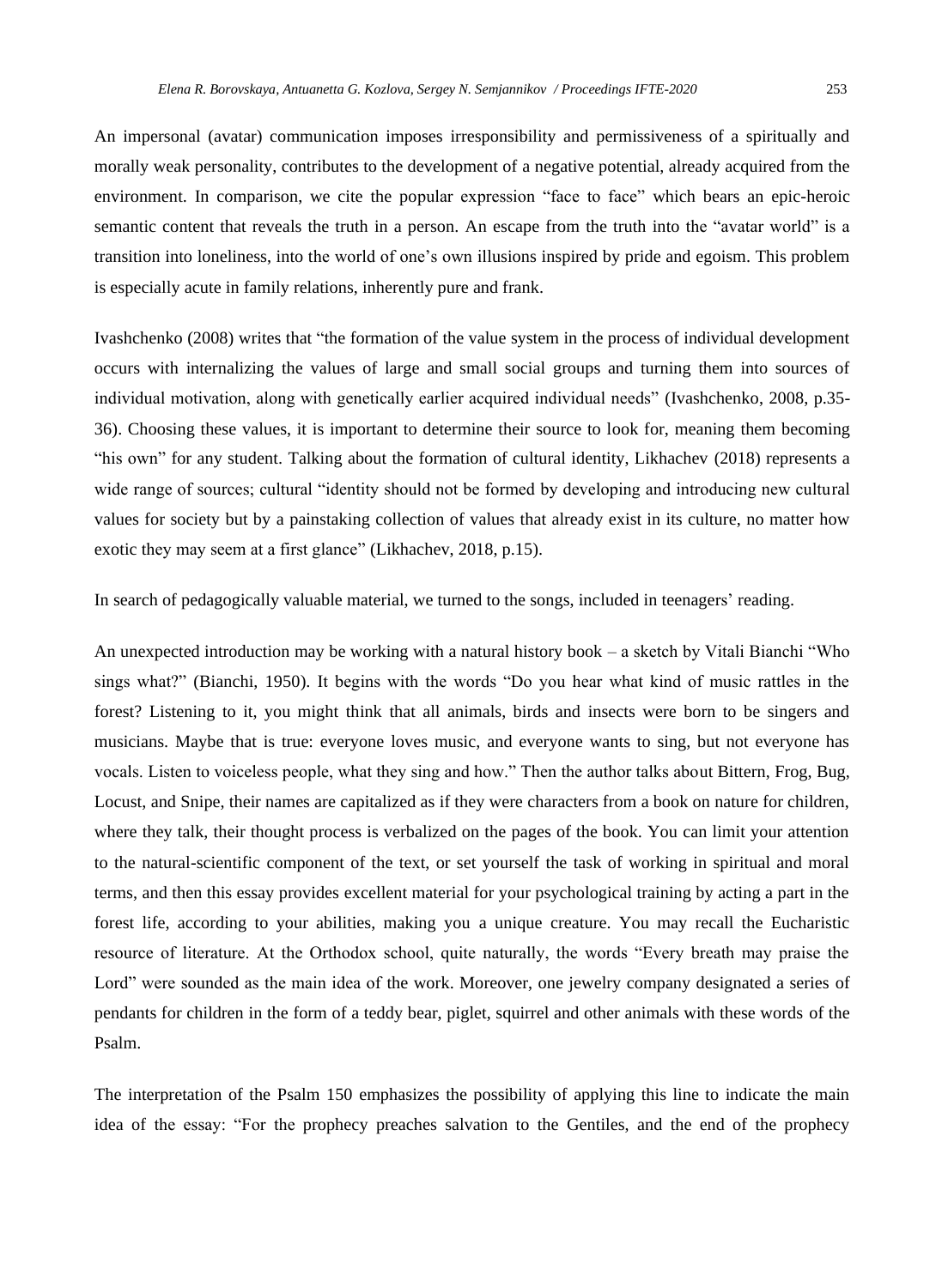commands those who have received salvation to chant the Benefactor. And we do not just hear the words, but see here the deeds themselves. For in every city, in every settlement, in the fields, in solitude, in the mountains and hills, in places uninhabited and completely deserted, all kinds of songs are sung" (Psaler... by Blessed Theodorite). Thus, the song that sounds in the forest turns out to be a hymn of life, an anthem, and the need and desire to participate in the mutual work of each creature with the abilities given is the main conclusion for any school. The question arises about the meaning and purpose of life, but already human life.

The appeal to the song as praise at the beginning of the work is not accidental. It is advisable to turn to the song, where the latent power of the word is revealed in a concise form.

In axiological terms, the scientists note the particular importance of the texts of the songs: "Lyrics act anyway as a tool for transferring of universal values, embodying the best qualities of a Russian person selflessness, courage, patriotism, endurance, desire for the unity of the people - in a poetic form" (Levina & Huej Van, 2017, p. 152-153). Lyrics "become material for study in the framework of axiological linguistics and linguo-culturology". This is especially true for patriotic songs.

Meeting the Victory Day, the project "Towards Victory with a Song" has been launched. A series of classes as a part of extracurricular activities is devoted to studying the lyrics of songs of war years, songs about the war, and their music, monuments commemorating the songs, and illustrations. These classes provoked a warm response from the students, their essays on the impressions of the lessons speak of interest and awareness of the basic universal values contained in the lyrics.

The following is an example of diverse songs.

"The Holy War", a song, that became a kind of anthem of the Great Patriotic War, was published as a poem by the author, Vasily Ivanovich Lebedev-Kumach. There are many options for working with a song's word. Listening to a song, comparing the text of the song and the text of the original poem, which was almost twice as long, identifying the reasons for the reduction both in terms of the impact of the song on the person, and of the content.

For example, the quatrain not included in the final song version clearly represents the antithesis:

Like two different **poles**, We are hostile in everything. We fight for **light** and peace, He stands for the kingdom of **darkness**.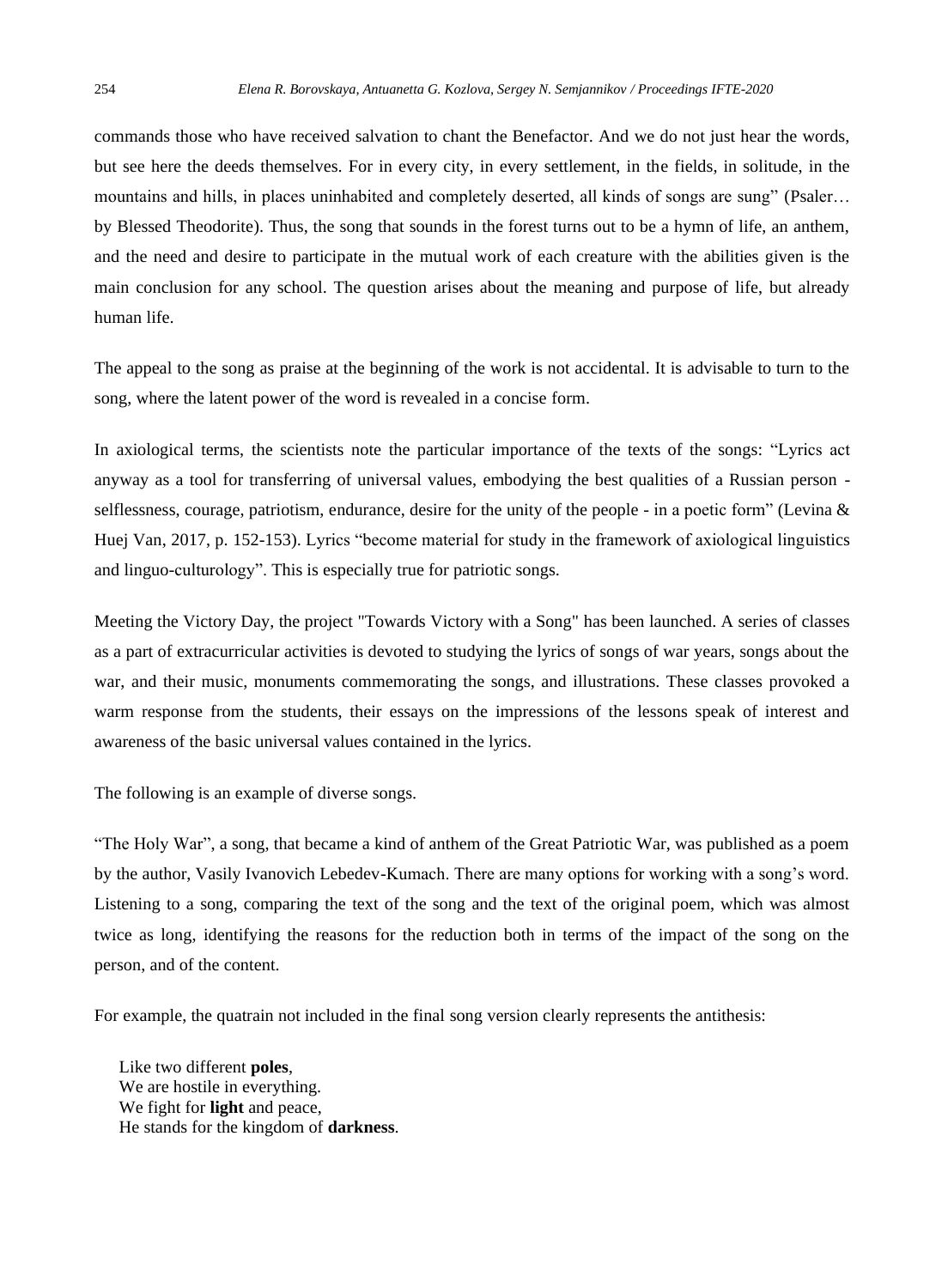The following is another example of an image that admits many interpretations:

**Black wings** don't dare Flying over the Motherland, The **enemy** does not dare **Trampling** Her spacious fields.

The image of an air battle with the "wings of black" planes (the dark gray color of Nazi Germany's planes with black "crosses"), and the black wings the "angels of darkness", or demonic forces, are depicted. In this case, the specifics of the images of air battle or an enemy air raid is a reflection of the invisible battle, characteristic for Russian folklore and Old Russian literature, for Russian culture in general, based on Orthodox Christianity; and in the broad sense, on the religious perception of what is happening.

In the same stanza, there is an obvious reference to the epic imagery "... Her fields are spacious / The enemy does not dare trampling" recalling the epic heroes protecting the Motherland from all evil spirits on earth and in the air.

We continue with a vocabulary analysis, and identification of the antithesis (light - darkness, friend enemy, peace - war, etc.), and analysis of archetypal images in the song, of rhyme, stanza, etc. We focus on the views of the modern philologist, a famous scientist Mineralov (2007), in approaches to the analysis of the lyrics, the word semantic.

Another example of the classes on spiritual and moral development is a song of a completely different genre, a lyric song "The Twinkle" by Mikhail Isakovsky. He published the text on April 19, 1943 in "The Pravda" newspaper.

"The Twinkle" lyrics are also built on the antithesis of light and darkness. In this sense, it is convenient to compare the performance in the hymn and in the lyric song with the similarity of imagery.

The whole meaning of the song and the feeling of a fighter at the front could be expressed in the scripture: "And the light shines in the darkness, and the darkness do not comprehend it" (John 1: 5).

Among many generations of students listening to this song, the question arises, what were the lines of the girl's letter to the front, making "the soul of a soldier joyful"?

I podruga dalekaya parnyu vestochku shlet, And the girlfriend sends a faraway message to a guy That her love will never die. Everything that was conceived will be fulfilled in due time, The golden light will not go out before.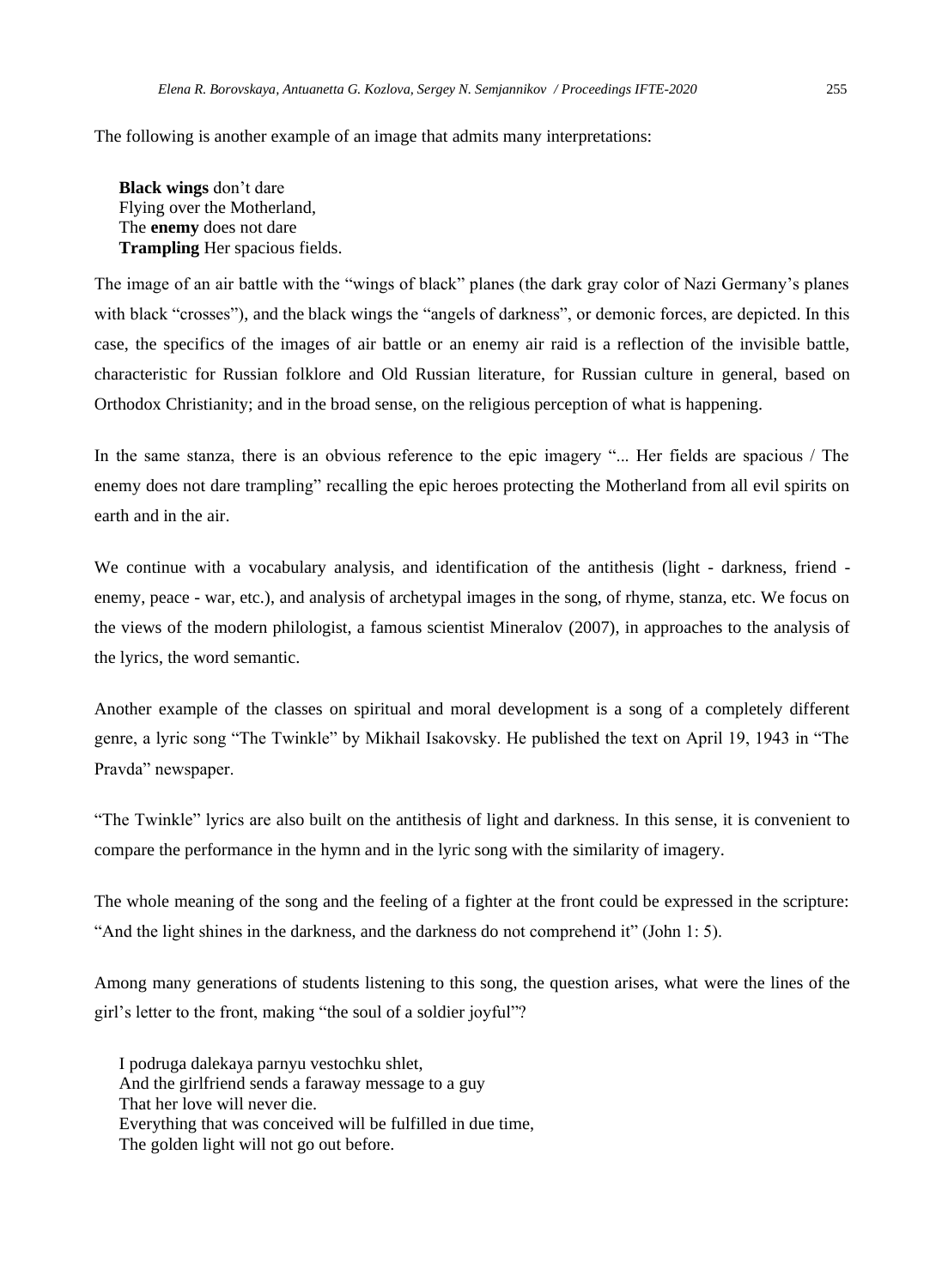"It is not your business to know the times and dates that the Father set in His authority" (Acts 1, 7). "No one knows about that day and hour, nor the angels of heaven, but only my Father alone" (Matt. 24, 36).

In a generalized form, the students' responses were as follows: "a battle may occur, and a man can fight fiercely with the enemy if he knows that they love him and are waiting for him." These words are very important for a person to recognize himself as an object of not hatred, but love. Love of folks he loves, Love of Heavenly Father.

## **Conclusion**

The considered and tested resource of lyrics allows not only to diversify and versatile the work by means of the word, music and illustrative series but also to influence teenagers deeply due to the archetypal layer of the patriotic song. Thus, the potential of the word at the classes for adolescents proves to be an efficient teaching technique in their moral and spiritual education.

The appeal to traditional texts, taking into account the "Eucharistic resource" of Russian literature, allows teachers to lead the conversation and plan the results of their work with students as their personal growth, spiritual and moral development, and orientation to axiological issues of our time.

#### **Acknowledgements**

The work is performed according to the Russian Government Program on Education.

## **References**

Andersen, G.K. (2013). *The Snow Queen.* Moscow: Speech.

Bianchi, V.V. (1950). *Who sings what?*. Retrieved from <https://www.litmir.me/br/?b=120851&p=7>

Florenskaya, T.A. (2009). *The world of your house. Man in solving life problems*. Moscow: Russkij Hronograf.

Ilyin, I.A. (1993). *Axioms of Religious Experience.* Moscow: LLC Rarog.

Ilyin, I.A. (2012). *The path of spiritual renewal*. Moscow: Alta Print.

Ivashchenko, A.V. (2008). *The internal position of a teenager' personality: concept, conditions for formation and development*. Orenburg: GURCRO, GOU OGU.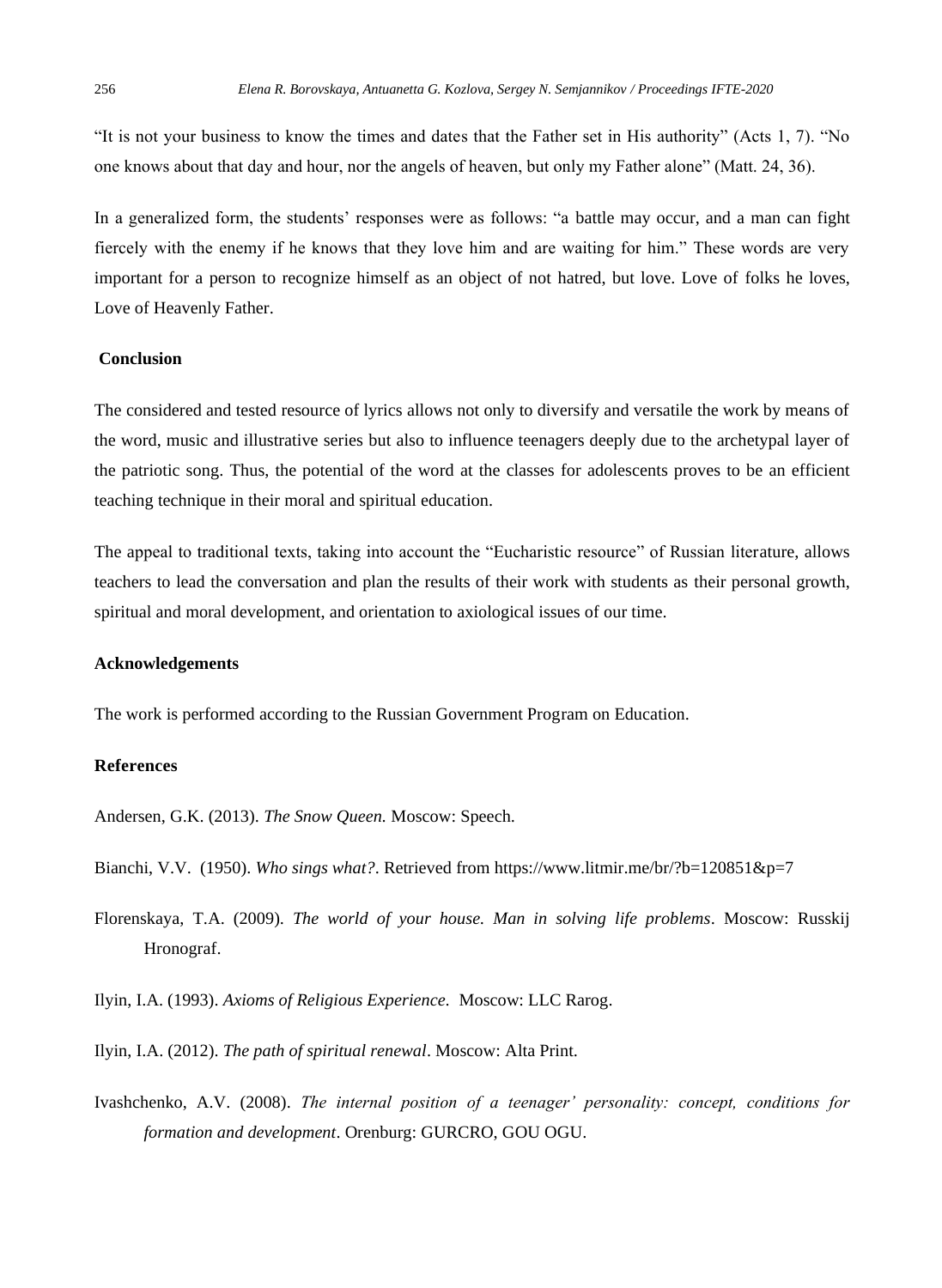- Levina, V.N., & Huej Van. (2017). *Lyrics as a tool for transmitting universal values.* Lipetck: Lipetsk State Pedagogical University named after P.P. Semenov-Tyan-Shansky.
- Likhachev, S.V. (2018). *The problem of determining the content of the concept of "Russian cultural identity".* Moscow: Moscow State Pedagogy University.

Losev, A.F. (1993). *Philosophy of a name* / *Genesis. Name. Space.* Moscow: Mysl.

- Lukyanov, V.G. (2015). *Russian religious axiology*. Retrieved from http://www.litres.ru/pages/biblio\_book/?art=11961881
- Mineralov, Yu.I. (2007). *Contours of the style of the era. Artistic synthesis in Russian poetry of the 1920 – 1940th*. Moscow: Literaturnyj institut im. A.M. Gorkogo.
- Mineralov, Yu.I. (1999). *Theory of literary art: Poetics and personality*. Moscow: Vlados.
- Mineralova, I.G. (2014). *Eucharistic resource of Russian culture, phenomena of artistic literature and painting.* Stavropol: Izdatelskij centr StPDS.
- Potebnya, A.A. (1990). *Theoretical poetics.* Moscow: Higher School.
- *Psalter with the clarification of each verse* by Blessed Theodorite, Bishop of Cyrus. Retrieved from [https://azbyka.ru/otechnik/Feodorit\\_Kirskij/tolkovanie\\_na\\_sto\\_pjatdesat\\_psalmov/150](https://azbyka.ru/otechnik/Feodorit_Kirskij/tolkovanie_na_sto_pjatdesat_psalmov/150)
- Putin, V.V. (2016). *The Message to the Federal Assembly*. Retrieved from [http://foma.ru/rossiya](http://foma.ru/rossiya-ispyityivaet-deficzit-duxovnosti-schitaet-glava-gosudarstva-vladimir-putin.html)[ispyityivaet-deficzit-duxovnosti-schitaet-glava-gosudarstva-vladimir-putin.html](http://foma.ru/rossiya-ispyityivaet-deficzit-duxovnosti-schitaet-glava-gosudarstva-vladimir-putin.html)
- Razarenova, E.V. (2004). *Self-actualization of the personality of a teenager as a means of reducing aggressiveness* (Ph.D. thesis). Yaroslavl: Yaroslavl State University named after K.D. Ushinsky.
- *The Holy Bible or commentary on all the scriptures of the Old and New Testaments* A. P. Lopuhina. Evangelie ot Ioanna- Gospel of St. John. Retrieved from: https://azbyka.ru/v-nachale-bylo-slovo
- Tlemeshok, V.R. (2015). The ideas of modern youth about marriage and family relations*. Humanitarian, socio-economic and social sciences, 6*(1), 198-200.